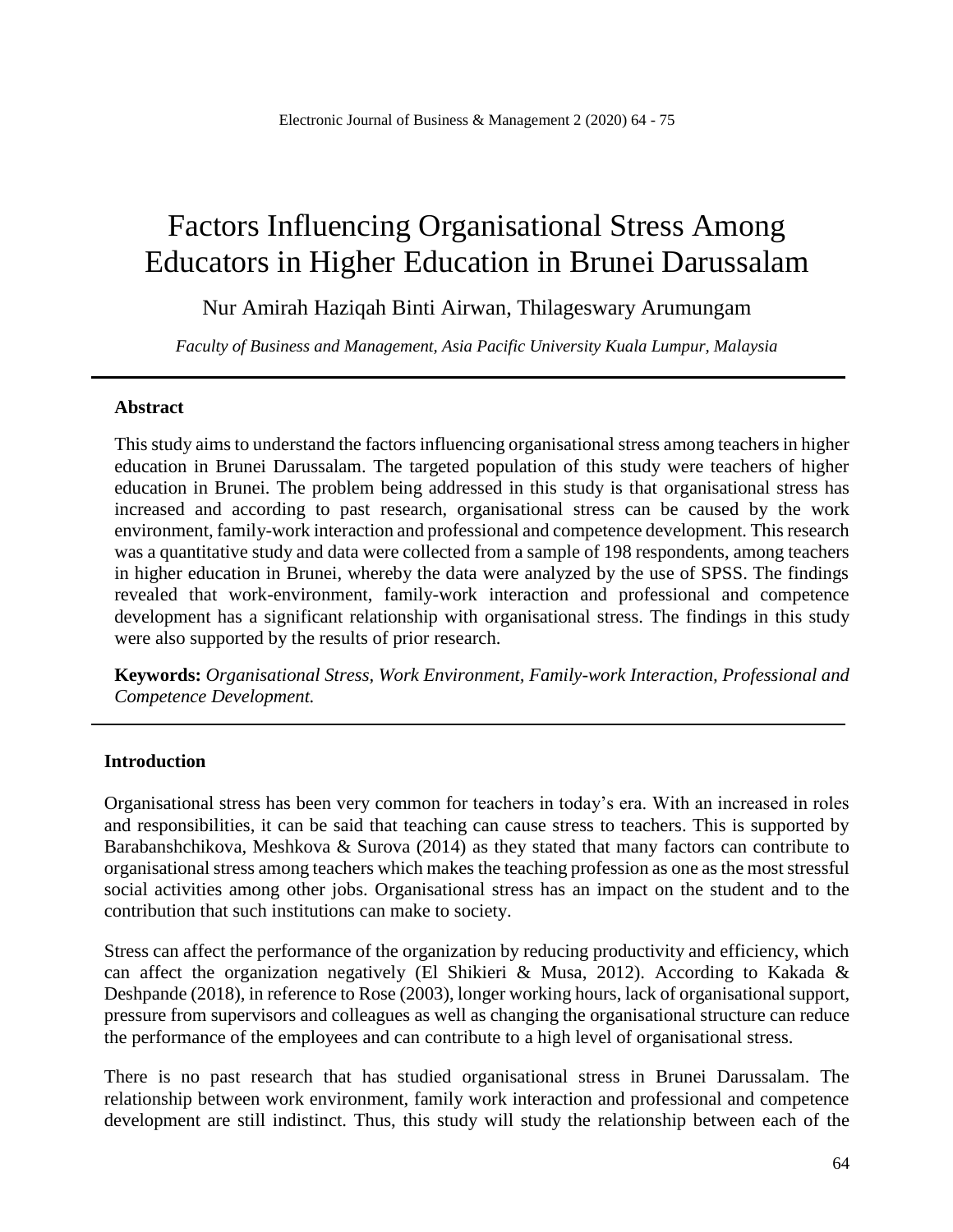factors to organisational stress among teachers in higher education in Brunei. The general objective of this study was to identify the effect of the work environment, family work interaction and professional and competence development on organisational stress among teachers in higher education in Brunei. The objectives of the study include examining the relationship between work environment and organisational stress, examining the relationship between family work interaction and organisational stress, examining the relationship between professional and competence development and organisational stress.

# **Literature Review**

The purpose of this research was to examine the factors that affect organisational stress among teachers in higher education in Brunei. In this chapter, past relevant literature related to the topic will be illustrated corresponding to the topic presented. In addition to that, three independent variables will be illustrated which are (1) Work Environment, (2) Work-Family Environment and (3) Professional and Competence Development will be discussed along with the research framework of this research.

## **Organisational Stress**

Organisational stress occurs when an employee does not have the capabilities to fulfil environmental demand (Ongori & Agolla, 2008). According to Areekkuzhiyil (2014) in reference to Cooper & Marshal (1976), organisational stress includes the "environment factors such as work overload, role ambiguity, role conflict and poor working conditions associated with a particular job." Organisational stress is the outcome of when an employee could not keep up with his or her work, and when work demand and pressures do not match with their knowledge and abilities. It may be because of the little support they get from their supervisors or colleagues. Kyriacou (2009) highlights that stress is contributed by the experience of negative emotional states, such as, frustration, worry and anxiety, which will lead to depression in work-related.

According to Dhar & Magotra (2018), daily workload, isolation, longer working hours, negative working environment and poor relationship between the co-workers and management can contribute to organisational stress. (Wen Xin et al., 2019). This statement is supported by the study of Chrito  $\&$ Pienaar (2006) that work environment and organisational support can contribute to organisational stress. Moreover, Gulzar, Qamar, Arshad & Haider (2019) stated that many factors can contribute to teachers' stress, and it can be separated into individual and organisational stressors. According to Hastings & Bham (2003), there are physical stressor and managerial pressures. Physical stressor includes noise at the workplace, swarming, the large size of class and youth brutality. The consequences of organisational stress are conflict among the employees, changing jobs, burnout, decrease in work performance and less effective interpersonal relations at work.

## **Work Environment**

The work environment can be defined as the location where the task is completed. Work environment comprises the physical geographical location as well as the immediate surroundings of the workplace. It usually involves other factors relating to the place of employment, such as the quality of the air, noise level, and additional perks and benefits of employment. (Dr. Aram Hanna Massoudi, 2017)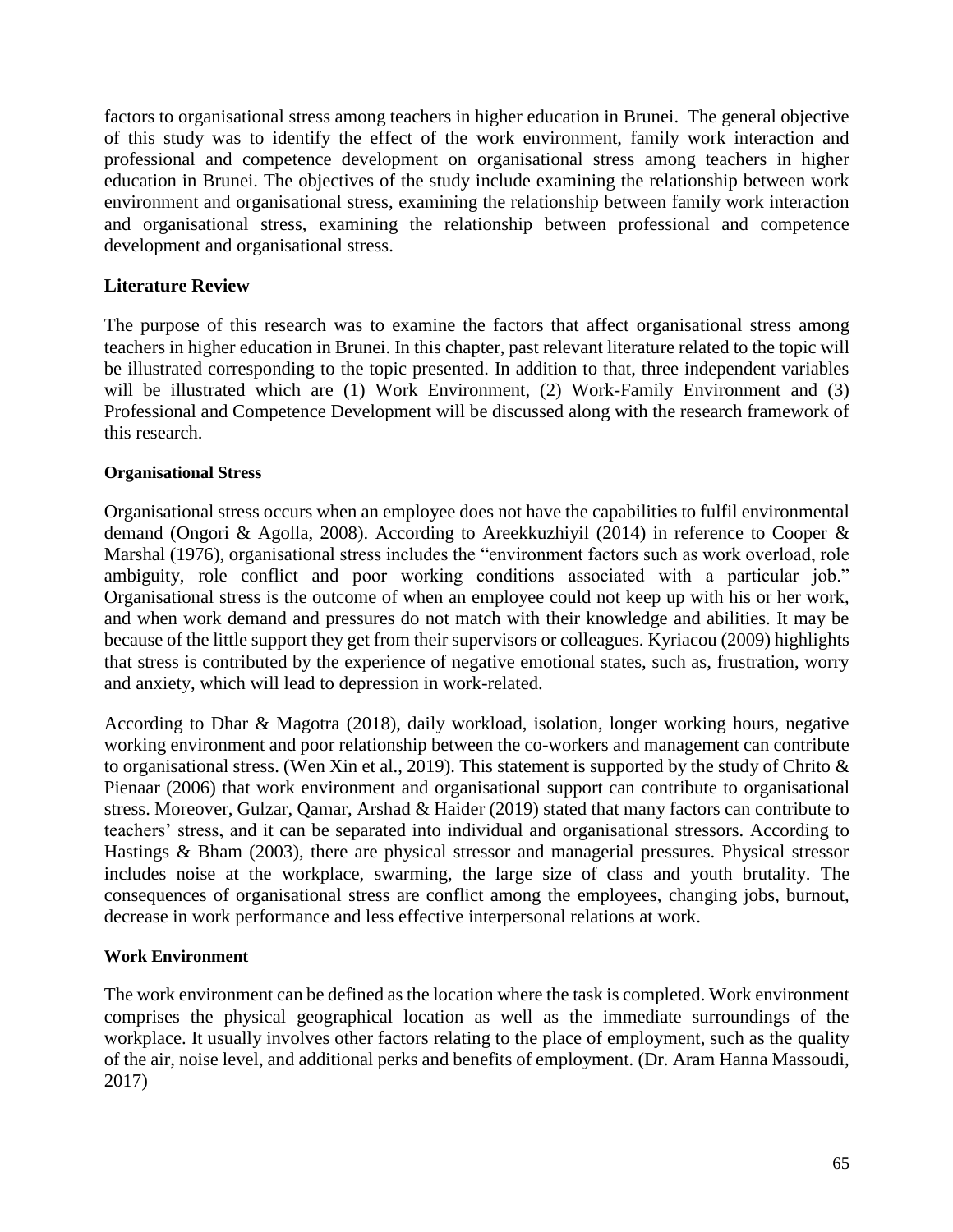According to Oludeyi (2015), in reference to Briner (2000), work environment encircling the physical setting such as heat, equipment and the characteristics of the job itself (example: workload and task complexity), broader organisational features (example: culture, history) and even aspects of the extra organisational setting (example: local labour market conditions, industry sector, work-home relationship). Work environment encompasses the technical, human and the organisational environment in which the employees, employers and the environment are connected.





#### **Family Work Interaction**

In today's working environment, the demands on the employees sometimes reach out into their homes and social life. The employees have to live up to the expectations of the company or organization. Long working hours, working from home, taking work home, high levels of responsibilities, job insecurity, and job relocation can affect family responsibilities and leisure activities. Employees have to bear the family responsibilities, financial worries and family problems to work, which makes them lose focus while doing their work; hence, the delayed in work submission and later caused stress. (Michie, 2002).

According to Enrique, J., Howk, H., & Huitt, W. (2007) in reference to Kozlowska & Hanney (2002) "A family system is a basic unit of society that has evolved along with changes in the needs and demands of the individuals and society." (Enrique et al., 2007). Family work interaction refers to experiences in the family (work) domain that impact experiences in the work (family) domain. Family-work interaction can have both positive and negative aspects of the family and work. Family-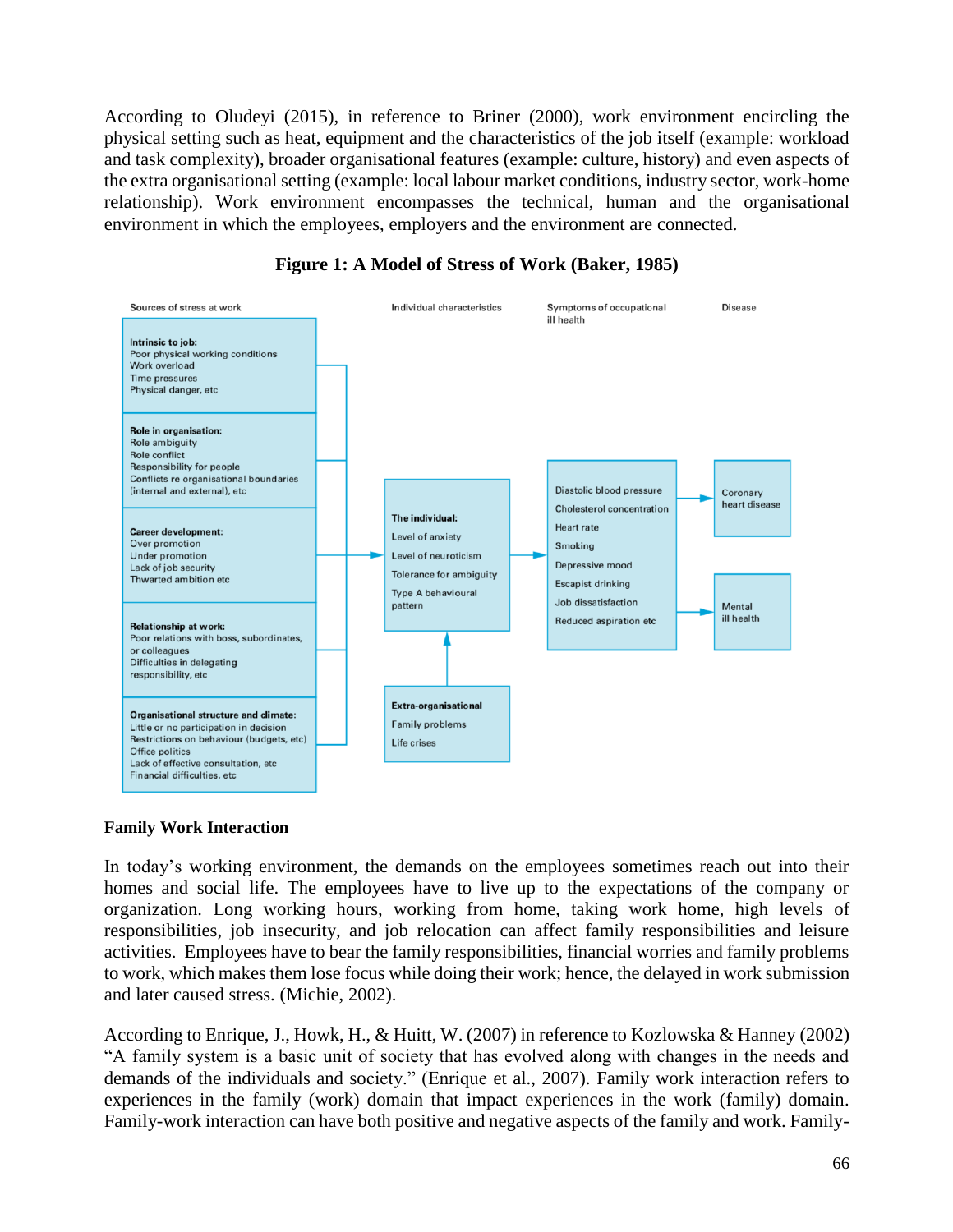work interaction can negatively affect the individual or employees if the employees do not know how to manage his or her time wisely. This perspective is based on the scarcity hypothesis, which argues that individuals have limited resources such as time and energy and by devoting resources to one role, they are depriving either tangible or intangible resources of the other role (Goode, 1960).

According to Eby, Lillian T., Maher, Charleen P., Butts & Marcus M. (2010), in reference of Greenhaus & Beutell (1985), there are three distinct types of family-work conflict; (1) Time-based work-family conflict which happens when the time spent in one role reduces the time available in the other role (2) Strain-based work-family conflict refers to "role-generated strain system such as anxiety, fatigue and irritability that are produced as the outcome of participation of one role and hinder the performance in the other role and (3) Behaviour-based which occurs when behaviours needed for both domains are not incompatible with one another. In contrast to the negative aspects of family-work interaction, Greenhaus & Powell (2006) explained the positive aspects whereby the experiences in the family (work) role have the potential to enhance and improve the experience in the work (family) life. The positive synergy among work and family roles provides a more balanced perspective on work-family interaction.

In the globalization era, the sphere of work and family roles has changed. Women now have joined the workforce to support the family. According to Neal and Hammer (2007), many families now have to become dual-earner couples. Furthermore, the nature of parenting nowadays is also changing where the parents now look after their children (Bianchi et.al, 2006). This generation is called the "sandwiched generation." Consequently, with the increased in competition, the work world has also changed. Individuals must become more efficient, and this can lead to pressure and later, stress.

According to Rabenu, Edna, Tziner, Aharon, Sharoni & Gil (2015), in reference to Waismel-Manor (2008), the demands of work has intensified with the advance of technology whereby the employees now can stay at work regardless of time or place by just using the PC and cellular. Managers always wanted the best for the business and workers. Productivity is very crucial for managers to achieve maximum job performance, and they are expected to work beyond the requirement of their work. On the other hand, the demand for the roles as parents are also increasing. Dual earners couples which have no interactions and understanding with one another can cause conflict. The stress of the employees is now doubled as the demands of one make it difficult to fulfil the demands of the other (Rabenu et al., 2015). Researchers also found that stressors at the workplace as the source of workfamily conflict as the employees have little control over their work-life (Higgins & Duxbury, 1992).

### **Professional and Competence Development**

Professional competence is the extensive professional knowledge, attitude, and skills required to work in a specialized area or profession. Disciplinary knowledge and the application of concepts, processes and skills are necessary for a test of professional competence in any particular field. Nowadays and employer needs not just a qualification which depends on specific knowledge, but competence which combines teamwork ability, proactivity, creativity, ability to use the knowledge of other fields. (Leontyev et al., 2016)

Without professional and competence development in a constantly changing environment, one cannot endure in the higher education sector. Teachers working in the higher education sector always seek opportunities for professional growth and competence development. Furthermore, with the training given to the teachers in higher education, it can help the teachers to design and shape high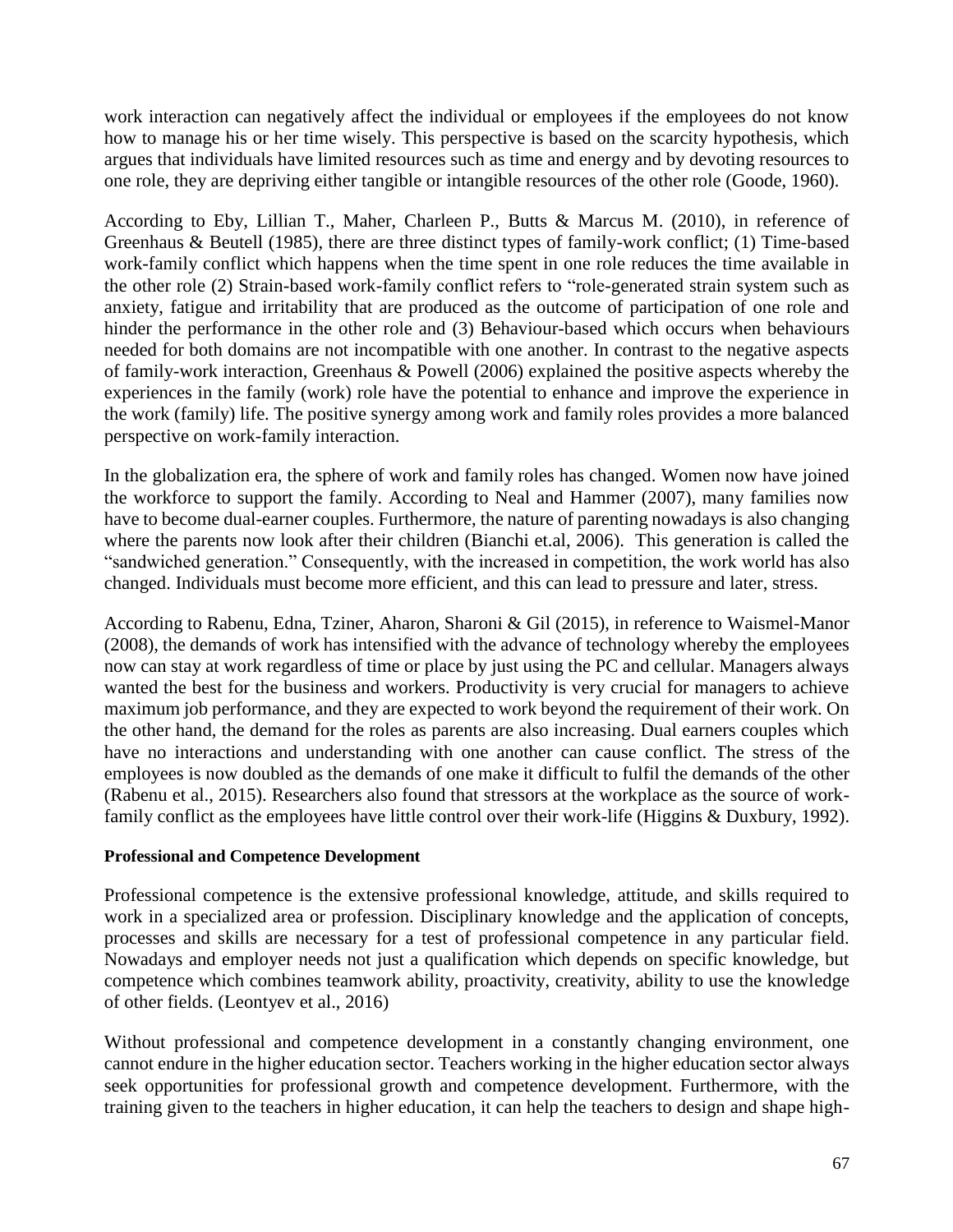quality learning experiences for the future of the students (Merkt, 2017). It is proven that academic teaching skills need an extended period to develop, so with the continuous education and training of academic teaching skills enable the teachers to perform well and improve the teaching styles and this also indirectly help them to achieve well. Moreover, education now is dynamic, so higher educators or teachers must always be prepared and trained in the latest techniques to keep up the pace of globalization and standards with the demanded responsibilities. Although it is a win-win situation, the students can perform well and the teachers can use their skills from the training to improve productivity and efficiency, all these demanded and loaded responsibilities and training, it can be a hassle and burden for the teachers as it took up their free time and this can lead to organisational stress.

### **Stress**

According to Singh (2016), stress can be defined as excessive demand for roles beyond the capabilities of the mind and body of an individual. An excessive amount of stress can cause an individual to experience serious physical problems, such as heart disease, disorders of the digestive system, increase in blood pressure and headache. Individual who are under stress find it difficult to maintain a healthy balance between work and normal daily lifestyle. According to Dwamena (2012), in reference to Robbins (2004), which define stress as a "dynamic condition in which an individual is confronted with an opportunity, constraint or demand related to what he desires and for which the outcome is perceived to be both uncertain and important."

Stress can either contribute to the positive or negative value, depending on how an individual reacts to it. American Psychological Association (2019) stated that there are different types of stress; acute stress, episodic severe stress, and chronic stress. The causes of stress are unpredictable and uncontrollable. It is the psychological and physical state that results when the resources of the individual are not sufficient to cope with the demands and pressures of the situation. According to Ruzungunde et al., (2016), in reference to Robbins and Sanghi (2006), stress occurs when an individual has certain expectations which they view it as a good opportunity for them, but they are also unsure whether they can achieve it or not. Stress can reduce the performance of the employees, lowers the quality of their work and can cause absenteeism.



### **Figure 2: Research Framework**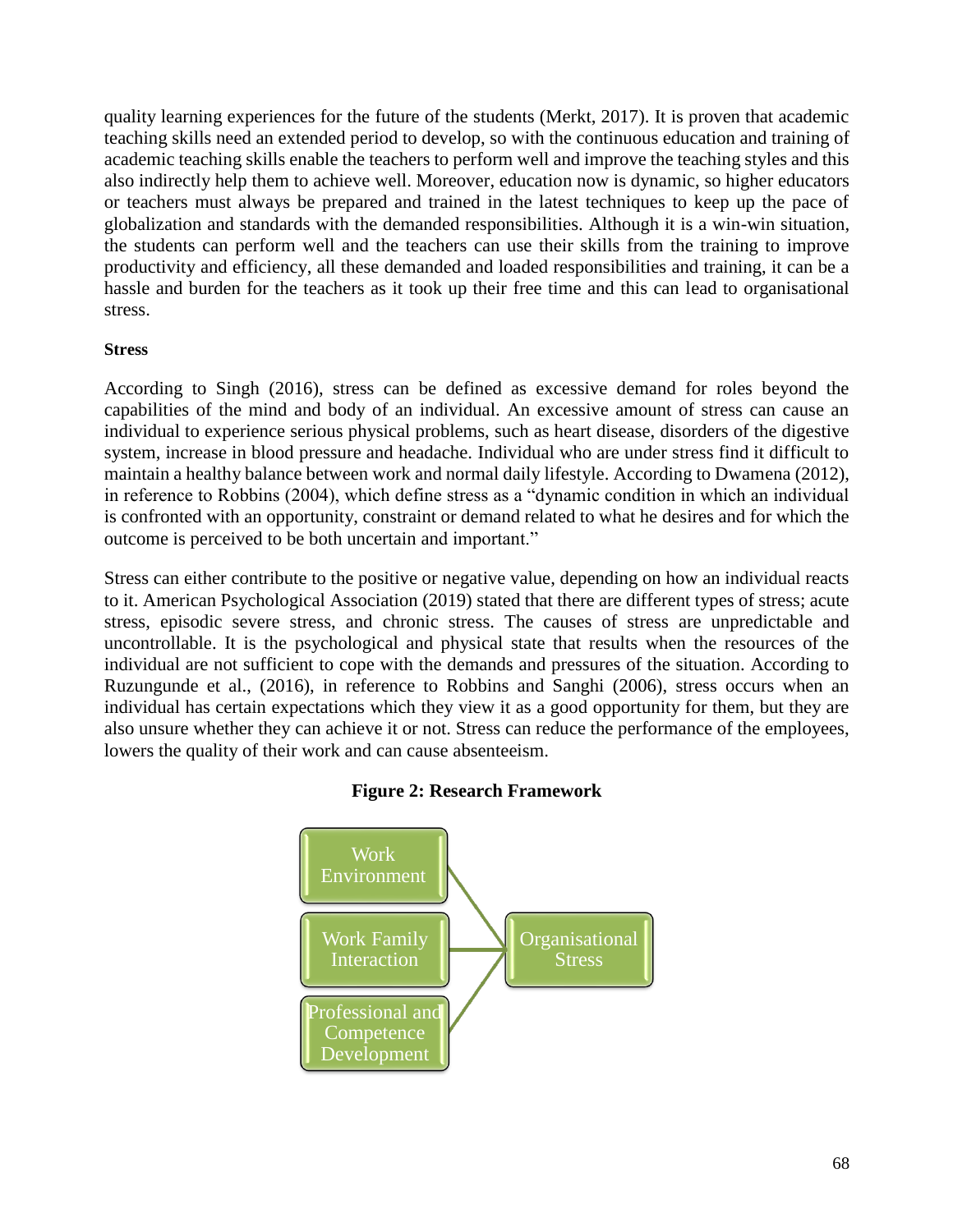# **Methodology**

This research study used primary data based on theoretical framework and literature reviews and was based on positivism philosophy. Primary data is acquired when the researcher is taking part in the data collection, or it is done through his command. Quantitative research is utilized to evaluate the problem by method for creating numerical information or information that can be changed into useful statistics. It is used to quantify attitudes, opinions, behaviours and other defined variables – and generalize results from a larger sample population. Moreover, quantitative research is more structured compared to qualitative research. (DeFranzo, 2011). The data for this study was collected through questionnaires which were managed electronically using the internet as it is more convenient, cost-efficient, no pressure, greater anonymity, and it can cover from a large audience. (Debois, 2016).

The survey enables the researcher to gather a vast amount of data from a sizeable target population. The data can be analysed using descriptive and inferential tools (Datt, 2016). The questionnaires will be written in English as English is the medium of instructions used in every school in Brunei. The main focus of the questionnaires will be on teachers in secondary schools without any limitation on the genders. The questionnaires will have five main sections. The questions in Section A, B, C and D are based on the factors affecting organisational stress meanwhile for Section E, the questions are based on the respondents' demographics such as age, gender and education level.

The targeted group for this research were teachers in higher education in Brunei. Sampling will be on the overall population of primary and secondary teachers in Brunei. The main respondents for this study were teachers in higher education in Brunei, and the questions are based on how work environment, family-work interaction and competence and professional development influenced organisational stress. In this study, non-probability sampling will be used. Random sampling will be involved as there is no limitation on genders, as long as they are working in higher education in Brunei. The table below shows the research instrument for each of the variables. The questionnaire consists of 20 questions and five sections. Section E is a set of questions only for demographic details of the respondents. The questionnaires are based on a 5-Likert scale, and the questions are mostly designed with the interval scale of q.

| Section       | Variables                | Item           | Scale   | Source                   |  |  |
|---------------|--------------------------|----------------|---------|--------------------------|--|--|
| A             | Organisational<br>stress | 5              | 5 Point | Sabherwal, Naina; Ahuja, |  |  |
|               | (DV)                     |                |         | Mohit;<br>Deeya; George, |  |  |
|               |                          |                |         | Handa, Arjun (2015)      |  |  |
| B             | Work Environment (IV)    | 5              | 5 Point | Oteer, Rabee (2015)      |  |  |
| $\mathcal{C}$ | Family-Work Interaction  | 5              | 5 Point | Erdamar, Gürcü; Demirel, |  |  |
|               | (IV)                     |                |         | Hüsne $(2014)$           |  |  |
| D             | Professional<br>and      | $\overline{5}$ | 5 Point | Akram, Dr. Muhammad;     |  |  |
|               | Competence               |                |         | Malik, Muhammad Irfan;   |  |  |
|               | Development              |                |         | Sarwar, Dr. Muhammad;    |  |  |
|               |                          |                |         | Anwer, Dr. Muhammad;     |  |  |
|               |                          |                |         | Ahmad, Fayyaz; (2015)    |  |  |

|  | <b>Table 1: Research Instrument</b> |
|--|-------------------------------------|
|  |                                     |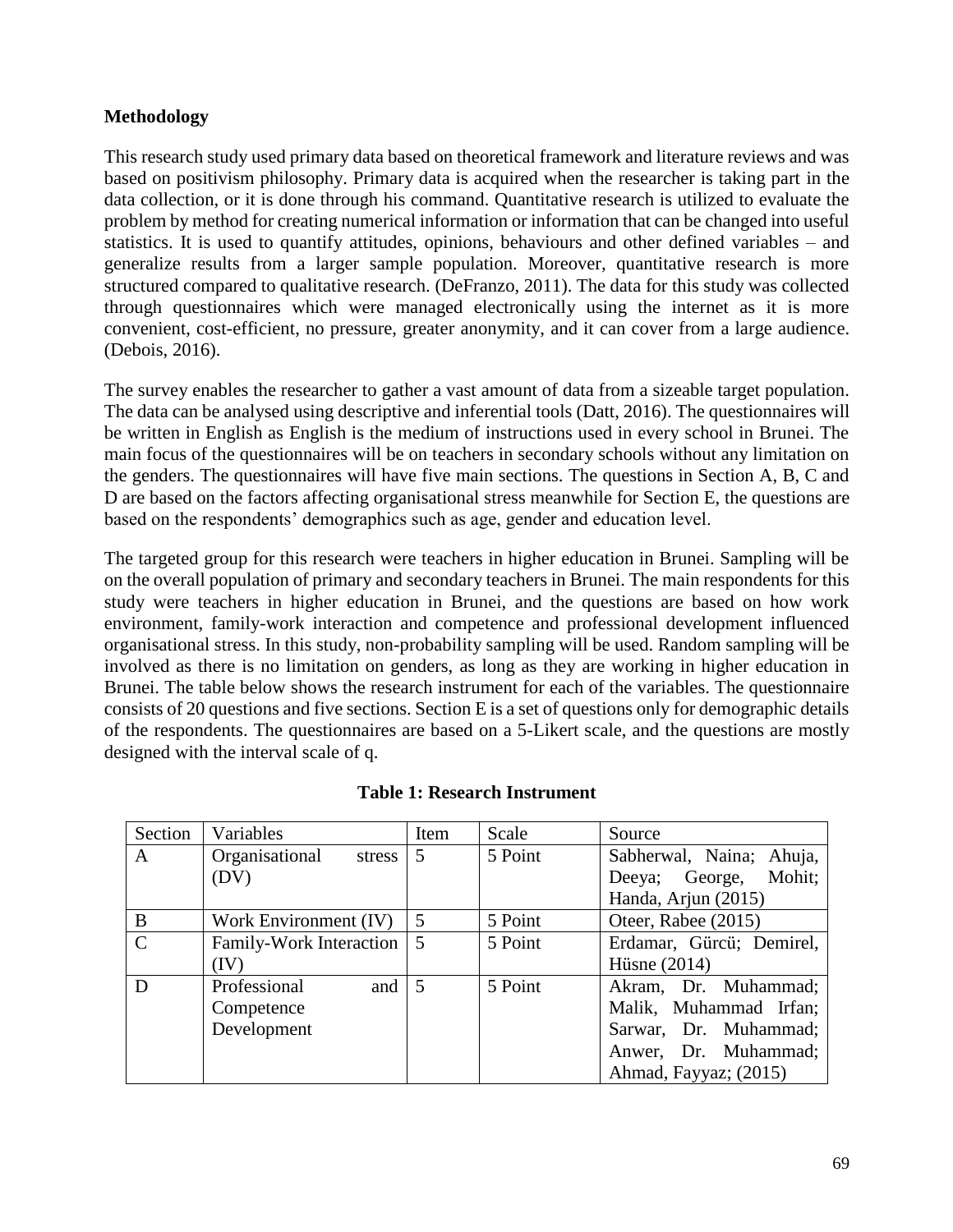#### **Demographic Information**

The total respondents of the study were 198. Based on the descriptive analysis, it shows that female respondents were 78.3%, and male respondents were 21.7%. Majority of the teacher respondents are from the age between 35 to 44 with 45.5%, followed by respondents between the age of 25 to 34 years old which accounted for 26.8%. The respondents who were between the age of 45 to 55 years old accounted for 25.3% and above 55 years old accounted for 2.4%. 197 (99.5%) of the respondents are local Bruneian, while only 1 (0.5%) is a foreigner. The result has Brunei citizens as the highest population of respondents.

Majority of the respondents are Malay with 87.4%, followed by Chinese respondents with 8.1% and lastly, 4.5% of the respondents are from races other than Malay, Chinese and Indians. This indicates that there are more Malay teachers in higher education in Brunei. Respondents are teachers from secondary school. It is followed by teachers from primary school with 22.7%, 19.7% from A-Level or University Foundation and the other 10.1% are from college or university in Brunei Darussalam. This study has secondary school teachers as the highest population of respondents.

Education qualifications for teachers in higher education in Brunei. 52% of the teachers have Bachelor Degree as their background, followed by Master Degree with 33.8%, 5.6% with A-Level qualification, 4.5% with O Level and other 4% with PhD qualifications. This shows that the majority of the respondents have a Bachelor Degree as their background. Experiences in teachings, whereby, the majority of the respondents has worked for 11 to 20 years with 47.5%, followed by respondents with the experiences of working 20 years and above with 21.2%, 16.2% are those with 0 to 5 years and l5.2% of the respondents have 6 to 10 years of experiences in teaching.

### **Data Analysis**

**Correlations**

Based on the table below, it indicates the correlation between independent variables which consist of work-environment, family-work interaction and professional and competence development with the dependent variable, which is organisational stress.

| <u>,,,,,,,,,,,,,</u>    |                            |             |                      |                         |                                               |  |  |  |  |
|-------------------------|----------------------------|-------------|----------------------|-------------------------|-----------------------------------------------|--|--|--|--|
|                         |                            | Org. Stress | Work Environment     | Family-work Interaction | Professional and<br>competence<br>development |  |  |  |  |
|                         | Pearson Correlation        |             | $.409$ **            | $.206$ **               | .402"                                         |  |  |  |  |
| Org. Stress             | Sig. (2-tailed)            |             | .000                 | .004                    | .000                                          |  |  |  |  |
|                         | N                          | 198         | 198                  | 198                     | 198                                           |  |  |  |  |
|                         | Pearson Correlation        | .409゛       |                      | $.411$ <sup>**</sup>    | 1298.                                         |  |  |  |  |
| <b>Work Environment</b> | Sig. (2-tailed)            | .000        |                      | .000                    | .000                                          |  |  |  |  |
|                         | N                          | 198         | 198                  | 198                     | 198                                           |  |  |  |  |
| Family-work             | Pearson Correlation        | .206"       | $.411$ <sup>**</sup> |                         | $.277$ <sup>**</sup>                          |  |  |  |  |
| interaction             | Sig. (2-tailed)            | .004        | .000                 |                         | .000                                          |  |  |  |  |
|                         | N                          | 198         | 198                  | 198                     | 198                                           |  |  |  |  |
| Prof.<br>and            | <b>Pearson Correlation</b> | .402**      | .298**               | $.277$ <sup>**</sup>    |                                               |  |  |  |  |
| competence              | Sig. (2-tailed)            | .000        | .000                 | .000                    |                                               |  |  |  |  |
| development             | N                          | 198         | 198                  | 198                     | 198                                           |  |  |  |  |

### **Table 1: Pearson Correlation Analysis**

\*\*. Correlation is significant at the 0.01 level (2-tailed).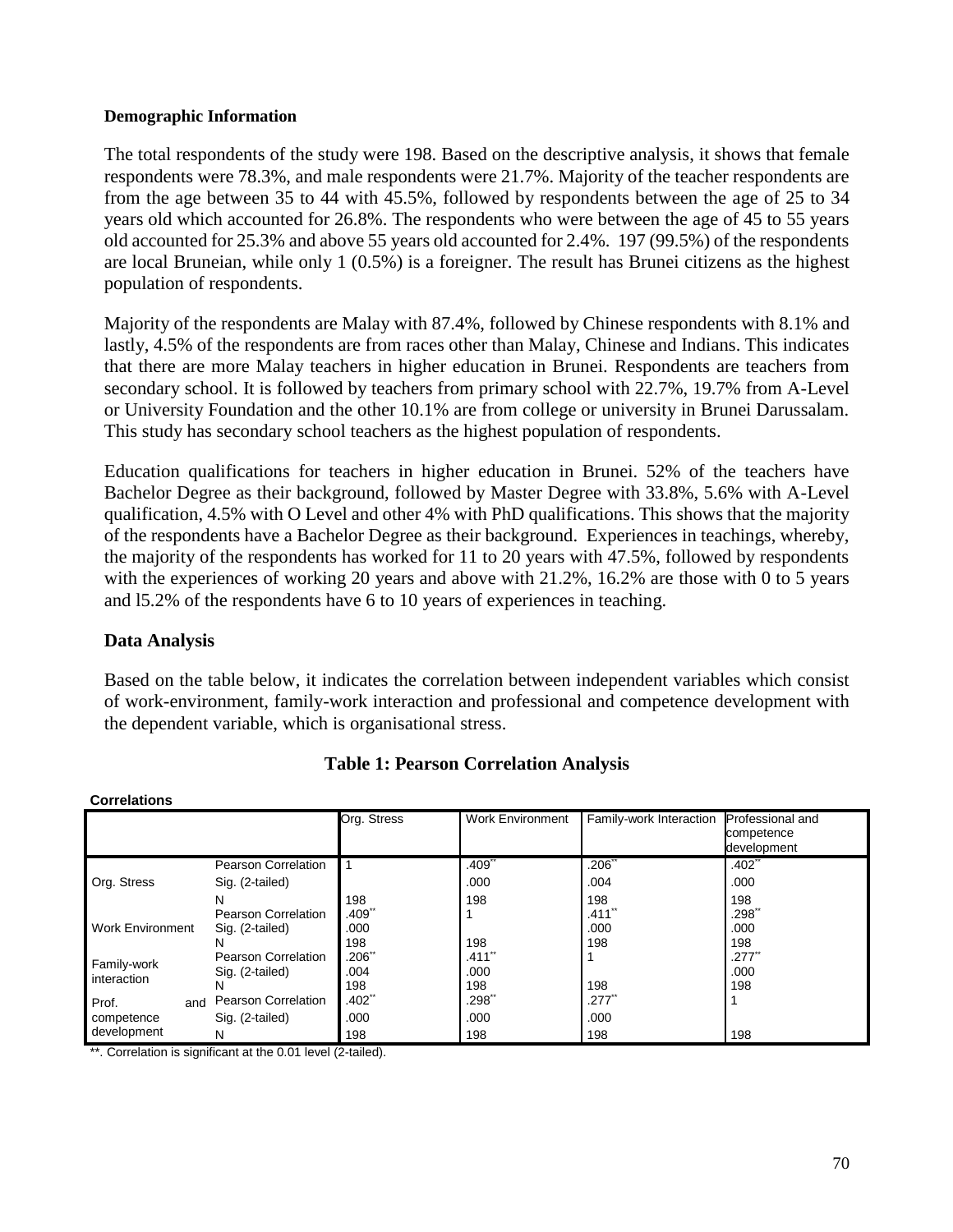## **Research Findings**

Based on the findings of the study, there are more female than male, and most of the respondents are local Bruneians which indicates that there are more Bruneian teachers than foreigner teachers working in Brunei. Gender can be one of the strong predictors to organisational stress. For instance, in some country such as in Pakistan and Turkey, male teachers will be more likely to experience stress compared to female teachers, but this is not the case in Macedonia where female teachers will experience a high level of stress compared to male teachers (Brember, Brown & Ralph, 2002). According to the study of Wen Xin, Talwar, P., Tan Kock Wah, Mat Yusoff, Nur Fatihah, Oon Yin Bee & Abdul Ghani, Kartini (2019), in reference to Chan, Chen & Chong (2010), female teachers tend to complain more than male teachers. The stress faced by the male teachers is due to education reform and external school review whereas, for female teachers, the source of stress comes from the relationship with their colleagues in the workplace, reduced in salary and implementation of language proficiency requirements.

Furthermore, the majority of the respondents are aged 35 to 44 years old, followed by respondents aged 25 to 34 years old, 45 to 55 years old and lastly 55 years and above. This indicates that there is a high number of middle-aged teachers in Brunei. Moreover, most of the respondents are experienced teachers who have been in the teaching industry for 11 to 20 years. In Health and Safety Laboratory and Health and Safety Executive report in 2005, women aged between 25 and 34 years experienced the highest levels of stress meanwhile for men, the highest level of stress are between the age of 35 and 44 years old. It is found that younger and inexperienced teachers are more likely to experience stress compared to older and more experienced teachers. In addition to that, education qualifications also need to be taken into consideration.

Based on the findings, most of the teachers have a Bachelor Degree and above as their qualification background. According to Shkëmbil, Fleura, Melonashi, Erika, Fanaj & Naim (2015), in reference to Blaug Kenyon & Lekhi (2007), teachers with higher education may experience a higher level of stress than teachers will low level of educational background, but according to Darmody & Smyth (2011), there is no significant relationship between the education level and organisational stress.

### **Recommendations and Conclusions**

The main objective of this study is to find the factors affecting organisational stress among teachers in higher education in Brunei Darussalam. In this study, three (3) factors have been examined to find the relationship between the independent variables; work environment, family work interaction, and professional and competence development with the dependent variable; organisational stress. The findings from this study have shown that work-environment has the strongest relationship with the dependent variable, organisational stress among teachers, and followed by professional and competence development and family-work interaction.

Based on the findings, it shows that work-environment has the strongest relationship with organisational stress compared to family-work interaction and professional and competence development. Therefore, to reduce the organisational stress, the working environment and facilities needed by the teachers should be improved, and scheduling for the training course also need to be managed properly. Supervisors' support for the teachers also plays an important role since the teacher's annual performance evaluation contributed to the highest factor to organisational stress for teachers in higher education in Brunei.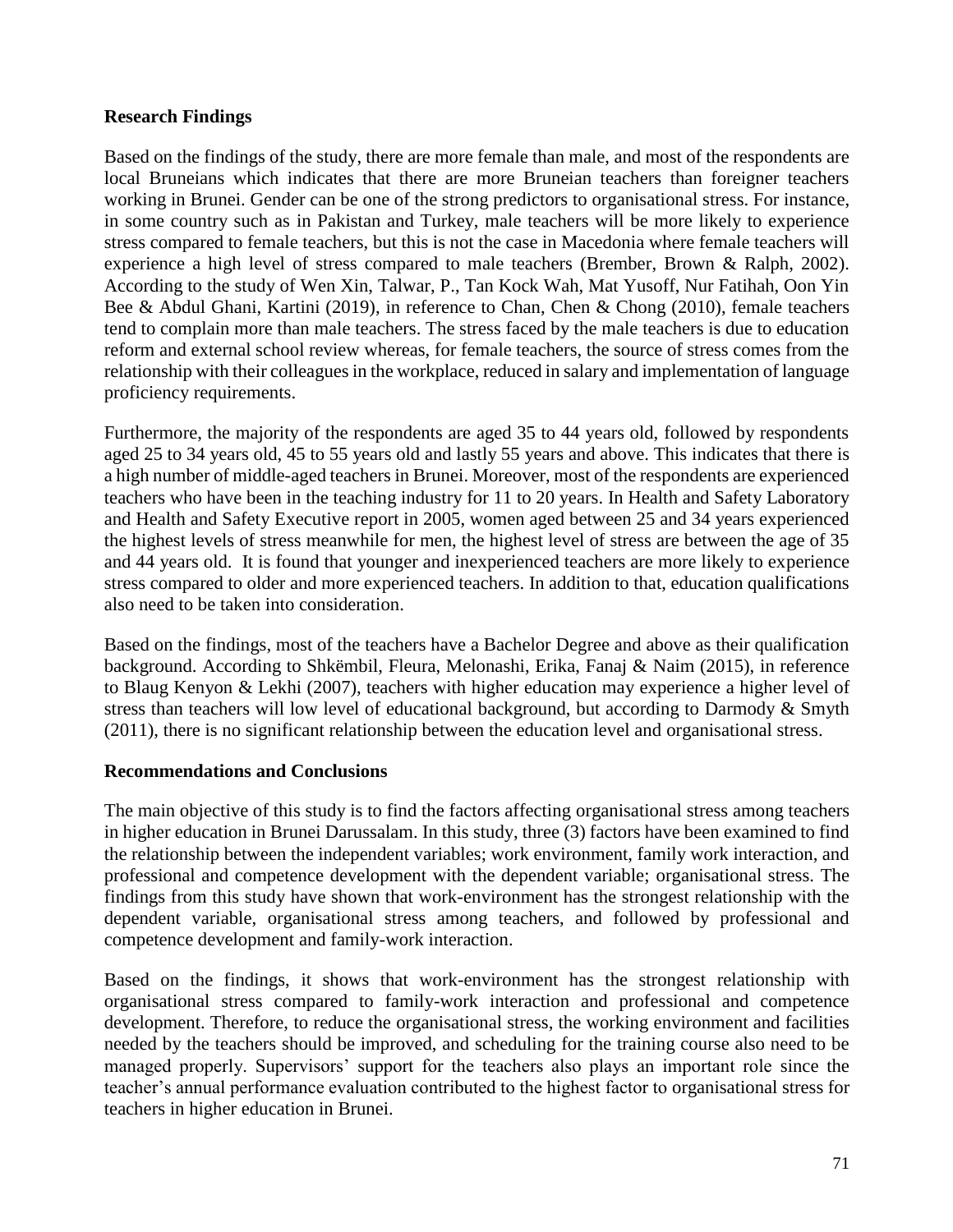Lastly, professional and competence development also shows a positive relationship with the DV. To reduce the organisational stress, teachers must comprehend and understand with their colleagues, supervisors and students when communicating, and vice versa. By transmitting the information effectively between teachers and their supervisors or colleagues, it can improve their relationship with one another as well as their performance. In addition to that, proper instructional planning and strategies and improving the learning environment can also help in reducing the organisational stress among teachers.

## **Limitations and Future Research Recommendations**

There are several limitations when conducting this study. First, this study only covered the three factors influencing organisational stress among teachers and was limited to only teachers in higher education in Brunei. In addition to that, only 198 respondents answered the survey even though it was acceptable based on Raosoft. Large sampling population will give better and accurate results because it will be well distributed to all age group with different race and nationality as the majority of the respondents are Malay and Bruneians. This could be one of the limitations in terms of population distribution and findings cannot be generalized to other demographic.

Secondly, this study is only focusing on the education sector; therefore, the findings from this study cannot be generalized to other industry such as oil and gas industry, hospitality, mass communication and banking. The last limitation can be the geographical location. This study was done in Asia, specifically in Brunei Darussalam and the findings cannot be generalized to other geographical location such as Europe, Africa and other parts of the world as they the factors influencing organisational stress may be different.

For future research, more studies should be done with other factors such as leadership, peer-to-peer relationship and role conflict as this study is only focusing on three variables – work environment, family work interaction and professional and competence development. Also, the sample size for future research should be larger with respondents from a different higher institution in Brunei. The sample must also be drawn from different nationalities, races, age groups and even gender.

Secondly, findings can also be done to other sectors or industry other than the education sector to find factors contributing to organisational stress. Factors contributing to organisational stress may differ in each industry. Lastly, future research study can be done to other geographical locations such as Europe, America and Africa to see with the same variables (work environment, family-work interaction and professional and competence development) to see whether there is a relationship between the mentioned variables and organisational stress.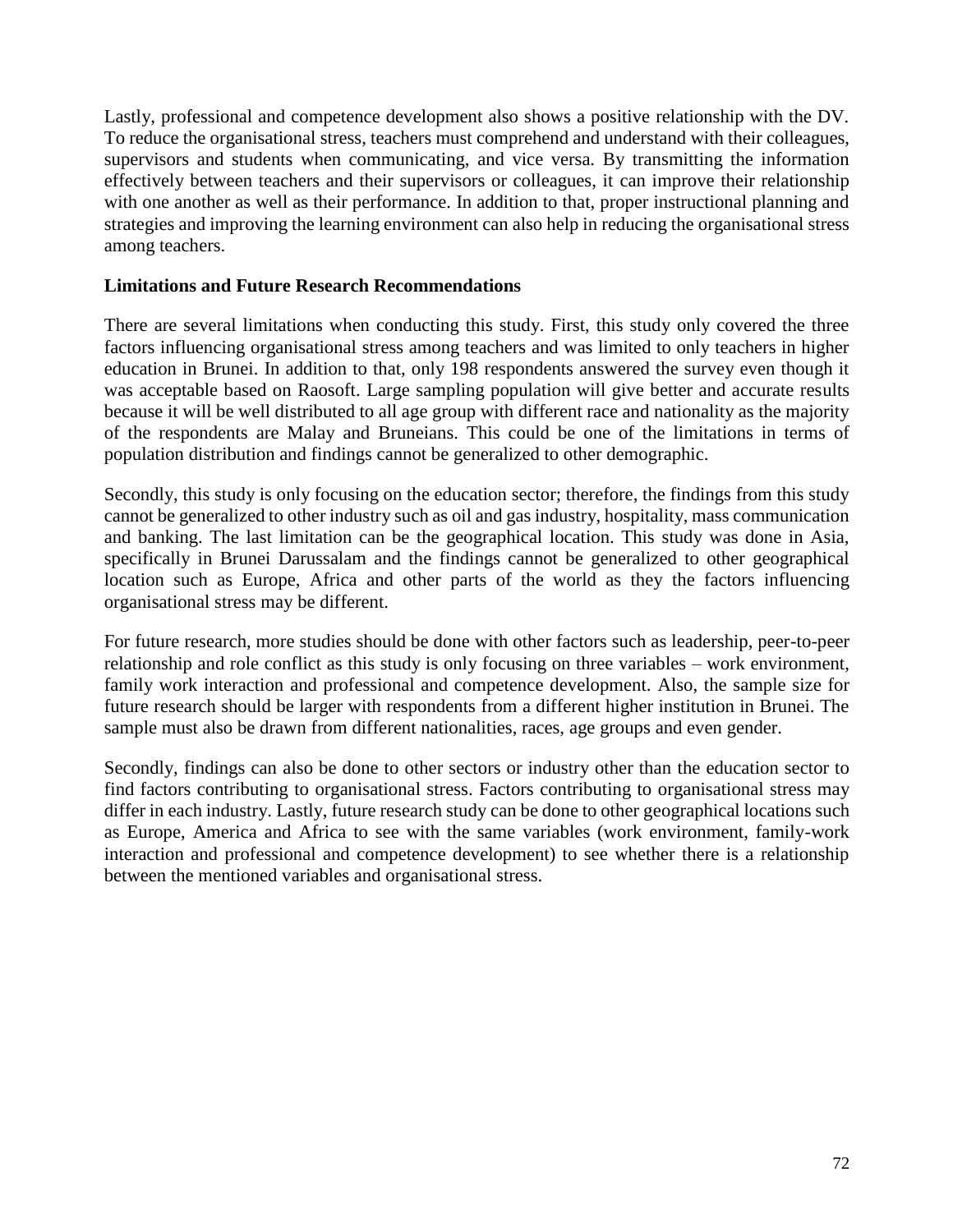# **References**

Akram, D. M. et al., 2015. Relationship of Teacher Competence with Professional Commitment and Job Satisfaction at Secondary Level. Volume 4, pp. 58-70.

American Psychological Association, 2019. Stress: The different kinds of stress. [Online] Available at: https://www.apa.org/helpcenter/stress-kinds [Accessed 4 September 2019].

Areekkuzhiyil, D. S., 2014. Factors Influencing the Organisational Stress among Teachers Working in Higher. Research and Pedagogic Interventions, 2(2).

Datt, S., 2016. Defining research strategy in a research paper on business studies. [Online] Available at: https://www.projectguru.in/publications/research-strategy-business-studies/ [Accessed 20 January 2019].

DeFranzo, S. E., 2011. What's the difference between qualitative and quantitative research?. [Online] Available at: https://www.snapsurveys.com/blog/qualitative-vs-quantitative-research/ [Accessed 12 January 2019].

Debois, S., 2016. 9 Advantages and Disadvantages of Questionnaires. [Online] Available at: https://surveyanyplace.com/questionnaire-pros-and-cons/ [Accessed 20 January 2019].

Donald, I. et al., 2005. Work Environments, Stress, and Productivity: An Examination Using ASSET. International Journal of Stress Management, 12(4), pp. 409-423.

Dr. Aram Hanna Massoudi, D. S. S. A. H., 2017. The Consequence of work environment on Employees. IOSR Journal of Business and Managemen, 19( 1), pp. 35-42.

Eby, L. T., Maher, C. P. & Butts, M. M., 2010. The Intersection of Work and Family Life: The Role of Affect. The Annual Review of Psychology.

El Shikieri, A. B. & Musa, H. A., 2012. Factors Associated with Occupational Stress and Their Effects on Organisational Performance in a Sudanese University. Creative Education, 3(1), pp. 134- 144.

Enrique, J. A., Howk, H. R. & Huitt, W. G., 2007. An Overview of Family Development. Educational Psychology Interactive.

Erdamar, G. & Demirel, H., 2014. Investigation of Work-Family, family-work conflict of the teachers. Procedia - Social and Behavioral Sciences, Volume 116, pp. 4919-4924.

Greenhaus, J. H. & Powell, G. N., 2006. When Work And Family Are Allies: A Theory Of Work-Family Enrichment. The Academy of Management Review, 31(1), pp. 72-92.

Gulzar, F. H., Qamar, Z. A. & Haider, G., 2019. A study of the Organisational Stress among Public Sector Secondary School Teachers in Punjab. European Online Journal of Natural and Social Sciences, 8(2), pp. 285-293.

Higgins, C. A. & Duxbury, L. E., 1992. Work-family conflict: A comparison of dual-career and traditional‐career men. Journal of organisational Behaviour, 13(4).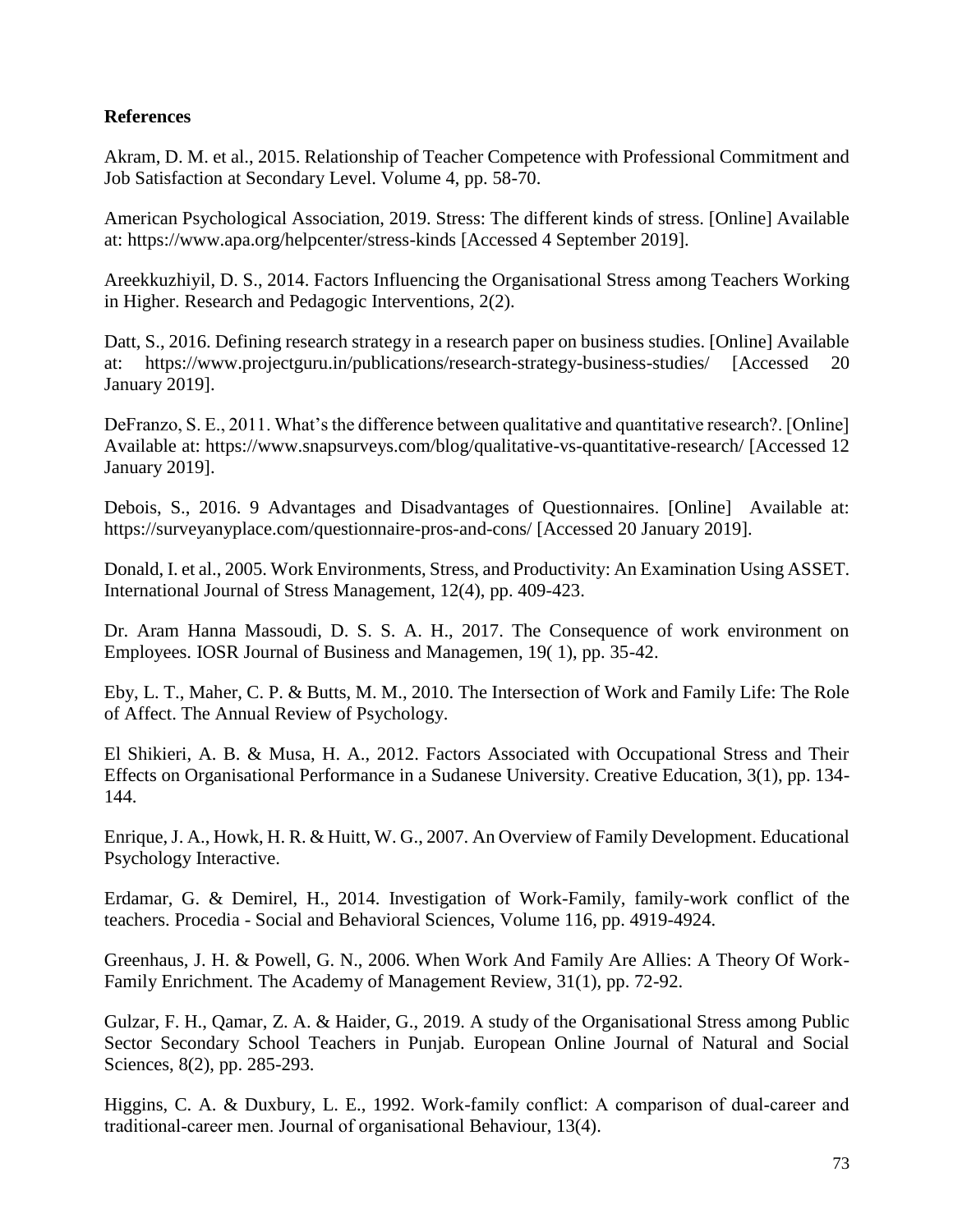Holmbeck, G. N. et al., 2008. Theoretical Foundations of Developmental, s.l.: s.n.,

Hox, J. J. & Boeije, H. R., 2005. Data Collection, Primary vs. Secondary. Encyclopedia of Social Measurement, Volume 1, pp. 593-598.

Kakada, P. & Deshpande, Y. M., 2018. The Empirical Study of Work Environment and Job Stress among Technical Faculty. IOSR Journal of Business and Management, 20(1), pp. 29-33.

Leontyev, V. V., Rebrina, F. G., Leontyeva, I. A. & Gafiyatullina, E. A., 2016. Evaluation of the Development of Professional Competence in Undergraduates: Methodical Aspects. International Journal of Environmental and Science Education, 11(14), pp. 6592-6602.

Merkt, M., 2017. The importance of academic teaching competence for the career development of university teachers: A comment from higher education pedagogy. GMS Journal for Medical Education, 34(4).

Michel, J. S., Mitchelson, J. K., Pichler, S. & Cullen, K. L., 2010. Clarifying relationships among work and family social support, stressors, and work-family conflict. Journal of Vocational behaviour, Volume 76, pp. 91-104.

Michie, S., 2002. Causes and Management of Stress at work. Occupational and Environmental Medicine, pp. 67-72.

Nabavi, R. T., 2012. Bandura's Social Learning Theory & Social Cognitive Learning Theory. Theories of Developmental Psychology.

Nart, S. & Batur, O., 2014. The relation between work-family conflict, job stress, organisational commitment and job performance: A study on Turkish primary teachers. International Association of Social Science Research, 2(2), pp. 72-81.

Oludeyi, O. S., 2015. A Review of Literature On Work Environment and Work Commitment: Implication For Future Research in Citadels of Learning. [Online] Available at: https://www.jhrm.eu/wpcontent/uploads/2015/03/JournalOfHumanResourceMng2015vol18issue2-pages-32-46.pdf [Accessed 30 August 2019].

Ongori, H. & Agolla, J. E., 2008. Occupational Stress in Organizations and Its Effects on Organisational Performance. Journal of Management Research, 8(3).

Oteer, R., 2015. Stress at Work and Its Subsequent Problems among Teachers of the Public Schools Which Operate the School-Based Violence Reduction Program (VRP) in Tulkarm Governorate. World Journal of Education, 5(4).

Pithers, R. T. & Fogarty, G. J., 1995. Symposium on teacher stress: Occupational stress among vocational teachers. British Journal of Educational Psychology, Volume 65, pp. 3-14.

Rabenu, E., Tziner, A. & Sharoni, G., 2015. The relationship between work-family conflict, stress, and work attitudes. [Online] Available at: https://www-emeraldinsightcom.ezproxy.apiit.edu.my/doi/full/10.1108/IJM-01-2014-0014 [Accessed 20 January 2019].